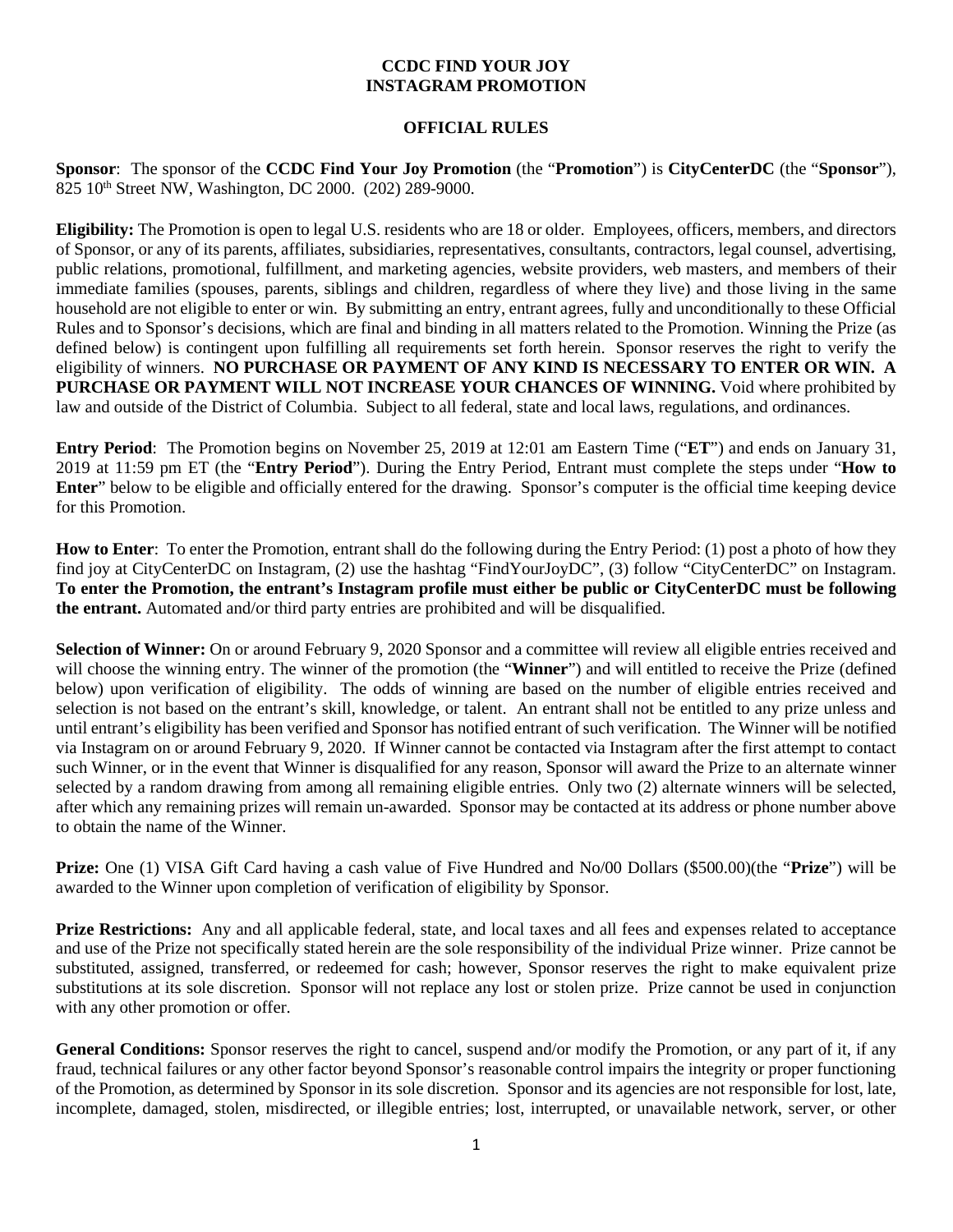connections, garbled transmissions or miscommunications, telephone transmission problems; computer or software malfunctions or damage to a user's computer equipment (software or hardware); technical failures; or other errors or malfunctions of any kind whether human, mechanical, electronic, or otherwise. Sponsor's failure to enforce any term of these Official Rules shall not constitute a waiver of that provision.

By entering the Promotion, the entrant represents, acknowledges and warrants that the submitted photo and/or entry is an original work created solely by entrant, that the entry does not infringe on any copyrights, trademarks, moral rights, rights of privacy/publicity or intellectual property rights of any person or entity; and that no other person has any right, title, claim or interest in the entry. The entry must not, in the sole and absolute discretion of Sponsor, contain any content that is obscene, provocative, defamatory, sexually explicit, or otherwise objectionable or inappropriate content. Entries deemed inappropriate will be disqualified from the Promotion.

ANY ATTEMPT BY AN ENTRANT OR ANY OTHER INDIVIDUAL TO DELIBERATELY OR UNDERMINE THE LEGITIMATE OPERATION OF THE PROMOTION MAY BE A VIOLATION OF CRIMINAL AND CIVIL LAW, AND, SHOULD SUCH AN ATTEMPT BE MADE, SPONSOR RESERVES THE RIGHT TO PROSECUTE AND SEEK DAMAGES FROM ANY SUCH PERSON TO THE FULLEST EXTENT PERMITTED BY LAW. Sponsor reserves the right at its sole discretion to disqualify any individual it finds to be attempting to tamper with or undermine the entry process, any sweepstakes-related community's website, and/or the legitimate operation of the Promotion; to violate the Official Rules; or to act in an unsportsmanlike or disruptive manner or with the intent to annoy, abuse, threaten, or harass any other person. If, for any reason, the Promotion is not capable of running as planned, Sponsor may, in its sole discretion, void any suspect entries and (a) cancel or terminate the Promotion (or any portion thereof); (b) modify the Promotion or suspend the Promotion to address the impairment and then resume the Promotion in a manner that best conforms to the spirit of these Official Rules; or (c) award the Prize at random from among the eligible, non-suspect entries received up to the time of the impairment.

**Release and Limitations of Liability**: By participating in this Promotion, entrants agree that Sponsor and its affiliates, subsidiaries, members, representatives, consultants, contractors, legal counsel, advertising, public relations, promotional, fulfillment and marketing agencies, website providers, web masters, and their respective officers, directors, employees, representatives and agents (the "**Released Parties**") are not responsible for: (1) any incorrect or inaccurate information, whether caused by entrants, printing errors or by any of the equipment or programming associated with or utilized in the Promotion; (2) technical failures of any kind, including, but not limited to malfunctions, interruptions, or disconnections in phone lines or network hardware or software; (3) unauthorized human intervention in any part of the entry process or the Promotion; (4) technical or human error that may occur in the administration of the Promotion or the processing of entries; or (5) any injury or damage to persons or property which may be caused, directly or indirectly, in whole or in part, from entrant's participation in the Promotion or receipt or use or misuse of any prize. If for any reason an entrant's entry is confirmed to have been erroneously deleted, lost, or otherwise destroyed or corrupted, entrant's sole remedy is another entry in the Promotion, provided that if it is not possible to award another entry due to discontinuance of the Promotion, or any part of it, Sponsor, at its discretion, may elect to hold a random drawing from among all eligible entries received up to the date of discontinuance for any or all of the prizes offered herein. No more than the stated number of prizes will be awarded. In event that production, technical, seeding, programming or any other reasons cause more than stated number of prizes as set forth in these Official Rules to be available and/or claimed, Sponsor reserves the right to award only the stated number of prizes by a random drawing among all legitimate, un-awarded, eligible prize claims.

BY PARTICIPATING IN THIS PROMOTION, ENTRANTS AGREE THAT THE RELEASED PARTIES WILL HAVE NO LIABILITY WHATSOEVER FOR, AND SHALL BE HELD HARMLESS BY ENTRANTS AGAINST, ANY LIABILITY FOR ANY INJURIES, LOSSES OR DAMAGES OF ANY KIND TO PERSONS, INCLUDING PERSONAL INJURY OR DEATH, OR PROPERTY RESULTING IN WHOLE OR IN PART, DIRECTLY OR INDIRECTLY, FROM ACCEPTANCE, POSSESSION, MISUSE, OR USE OF THE PRIZE, ENTRY, OR PARTICIPATION IN THIS PROMOTION OR IN ANY PROMOTION RELATED ACTIVITY, OR ANY CLAIMS BASED ON PUBLICITY RIGHTS, DEFAMATION OR INVASION OF PRIVACY, OR MERCHANDISE DELIVERY. THE RELEASED PARTIES ARE NOT RESPONSIBLE IF ANY PRIZE CANNOT BE AWARDED DUE TO ACTS OF GOD, ACTS OF WAR, NATURAL DISASTERS, WEATHER, OR TERRORISM.